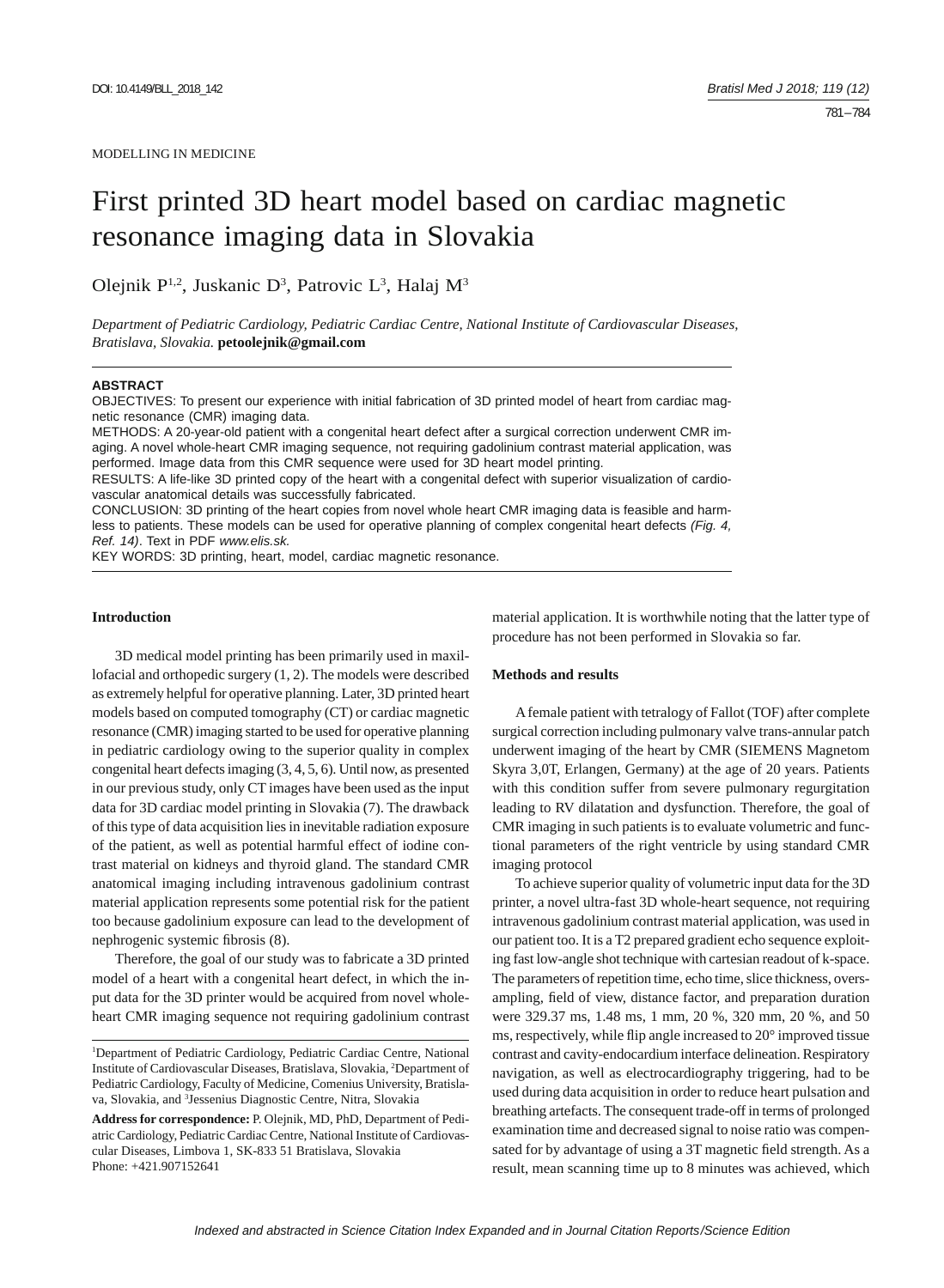781 – 784



**Fig. 1. CMR images of the heart acquired from novel whole-heart sequence in different planes. Bright (hyperintensive) areas represent lumens of cardiac chambers and vessels. Dark (hypointensive) areas represent walls of cardiac chambers and vessels. RV – right ventricle, RA – right atrium, LV – left ventricle.**

is clinically feasible. A final high-quality stack of axial slices of the thorax with 1.1mm slice thickness was produced. The image data acquired from this unique CMR sequence were stored in DI-COM format (Fig. 1). An open source software package "3D slicer 4.3" was used for DICOM data processing. Firstly, the grey-scale manipulation increased the contrast boundaries of endocardium separating the blood pool from myocardium/vessel walls. The image segmentation continued with the extraction of labeled region of interest (ROI), i.e. blood pool from myocardium/vessel walls (Fig. 2). After ROI extraction, the model surface was smoothed, and model data were triangulated and stored in stereolithography file format (Fig. 3). These data were recognized by the 3D printing device "Zortrax M200" (Zortrax S.A., Olsztyn, Poland). The additive technique of fusion deposition modelling was employed for printing a 1:1 life-like 3D copy of the heart. Printing filament "Z-ABS"compatible with "Zortrax M200" printer was selected for model fabrication. The width of one layer in vertical scale was 0.19 mm which provided an optimal ratio between both velocity and spatial accuracy of printing. Total printing time for this model



**Fig. 2. 3D image data set segmentation in "3D slicer 4.3". Region of interest (lumens of cardiac chambers and vessels) labeling with grey color in basic planes. RV – right ventricle, RA – right atrium, LV – left ventricle.**

was 46 hours and 25 minutes. An amount of 263 grams of filament was utilized for the whole exemplar fabrication. Once the 3D model printing was completed, the supporting material had to be removed manually. When holding the printed heart model in the hand, one can appreciate the dilated right ventricle outflow tract, as well as proximal left pulmonary artery branch stenosis (Fig. 4).

# **Discussion**

Analyses of printed 3D heart replicas bring the real 3D tactile experience with the possibility of detailed examination from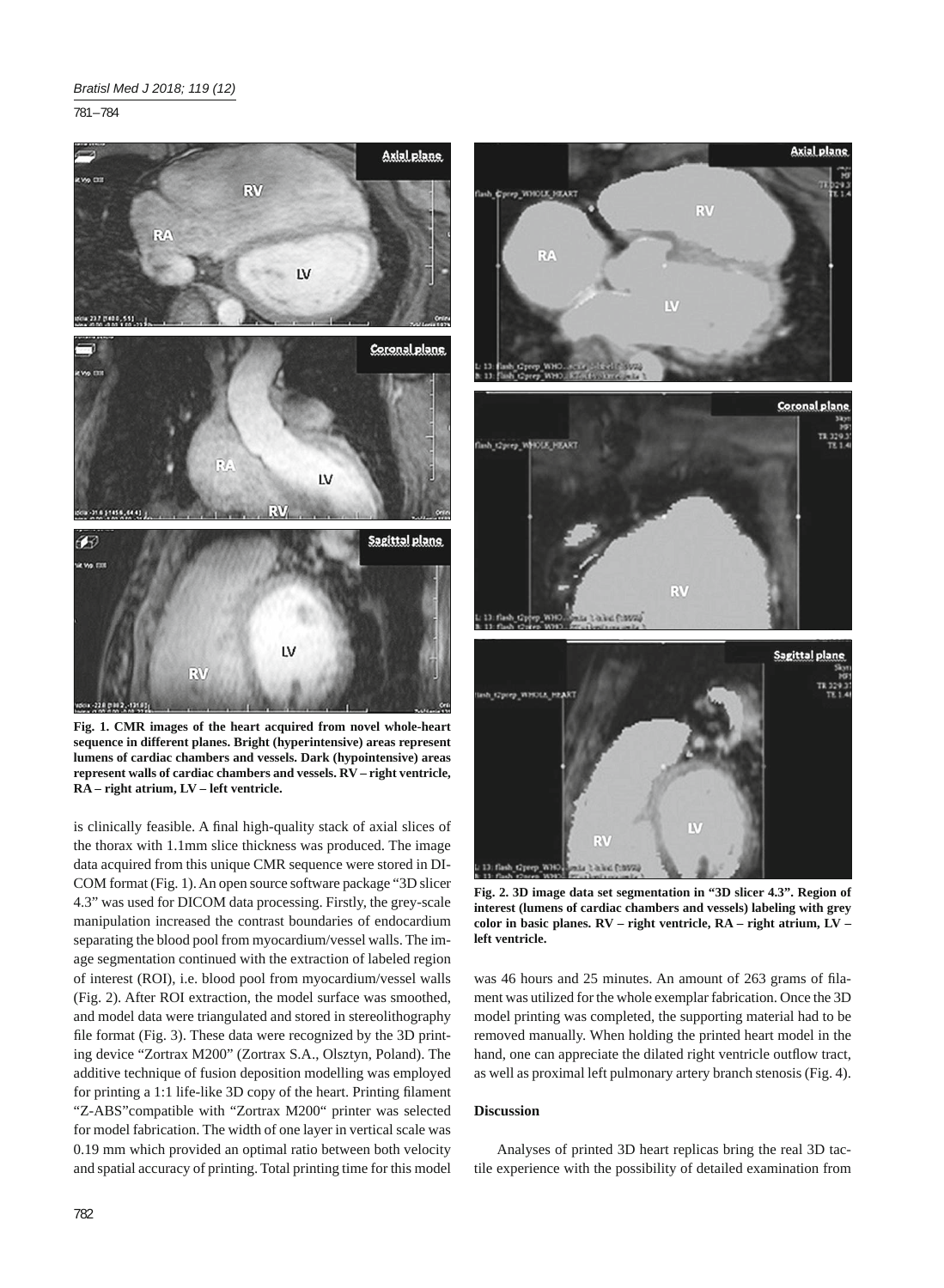

**Fig. 3. Heart model in stereolithography fi le format. Frontal view. Dark areas represent segmented lumens of cardiac chambers and vessels. Bright areas represent calculated support material, which makes the model solid during the printing process. RV – right ventricle, RA –**  right atrium, LV - left ventricle, RVOT - right ventricle outflow tract, **Ao asc – ascending aorta, AoA – aortic arch, R-SVC – right superior caval vein, arrow- right coronary artery.**

all possible perspectives (5, 9, 10). This kind of information is helpful for surgical decision-making, as even minor anatomical details can indicate the optimal surgical approach in each individual patient with a complex congenital heart defect. Hence, the use of 3D heart models allows one to avoid unexpected findings *in vivo*, and thus potentially reduce the procedural time and morbidity/mortality. (7, 11).

The analysis of 3D heart models in TOF patients after complete surgical correction, either by a cardiac surgeon or interventional cardiologist, improves the understanding of various types of right ventricular outflow tracts, which then allows better planning of either surgical or transcatheter pulmonary valve replacement (12). Owing to the convenience of 3D heart printing it was possible to choose the optimal approach in our patient too.

Data for 3D medical model printing, including pediatric cardiology, are mostly based on CT or CMR imaging (5, 13, 14). As we did not use CT-angiography, and at the same time, we acquired CMR image data from novel whole-heart sequence not requiring gadolinium application, our patient was prevented from all potential risks such as contrast nephropathy, thyroid gland damage, as well as from nephrogenic systemic fibrosis. Based upon this successful initial fabrication of a 3D printed heart model, we ascertained that the process of printing heart copies from CMR imaging data is feasible, harmless to patients, and can be used for operative planning of complex congenital heart defects in the future.



**Fig. 4. 3D printed heart model held in hand of a physician. Right upper view. RV – right ventricle, RA – right atrium, RVOT – right ventricle outfl ow tract (dilated), Ao asc – ascending aorta, AoA – aortic arch, R-SVC – right superior caval vein, arrow – right coronary artery, asterisk – proximal left pulmonary artery branch stenosis.**

## **Learning points**

Input data for fabricating 3D printed models of complex congenital heart defects can be acquired by use of novel whole-heart CMR sequence which does not require gadolinium administration. A high-quality spatial resolution of achieved image data enables to print real life-like 1:1 copies of the hearts with superior visualization of cardiovascular anatomical details. These models can be used for operative planning in pediatric cardiology.

### **References**

**1. D`Urso PS, Barker TM, Earwaker WJ, Bruce LJ, Atkinson RL, Lanigan MW.** Stereolithographic biomodelling in cranio-maxillofacial surgery: a prospective trial. J Craniomaxillofac Surg 1999; 27: 30–37.

**2. Fleming ME, Waterman SS, Lewandowski LR, Chi BB.** Use of 3-dimensional stereolithographic polymer models for heterotopic ossification surgical excision. Orthopedics 2013; 36: 282–286. doi: 10.3928/01477447- 20130327-06.